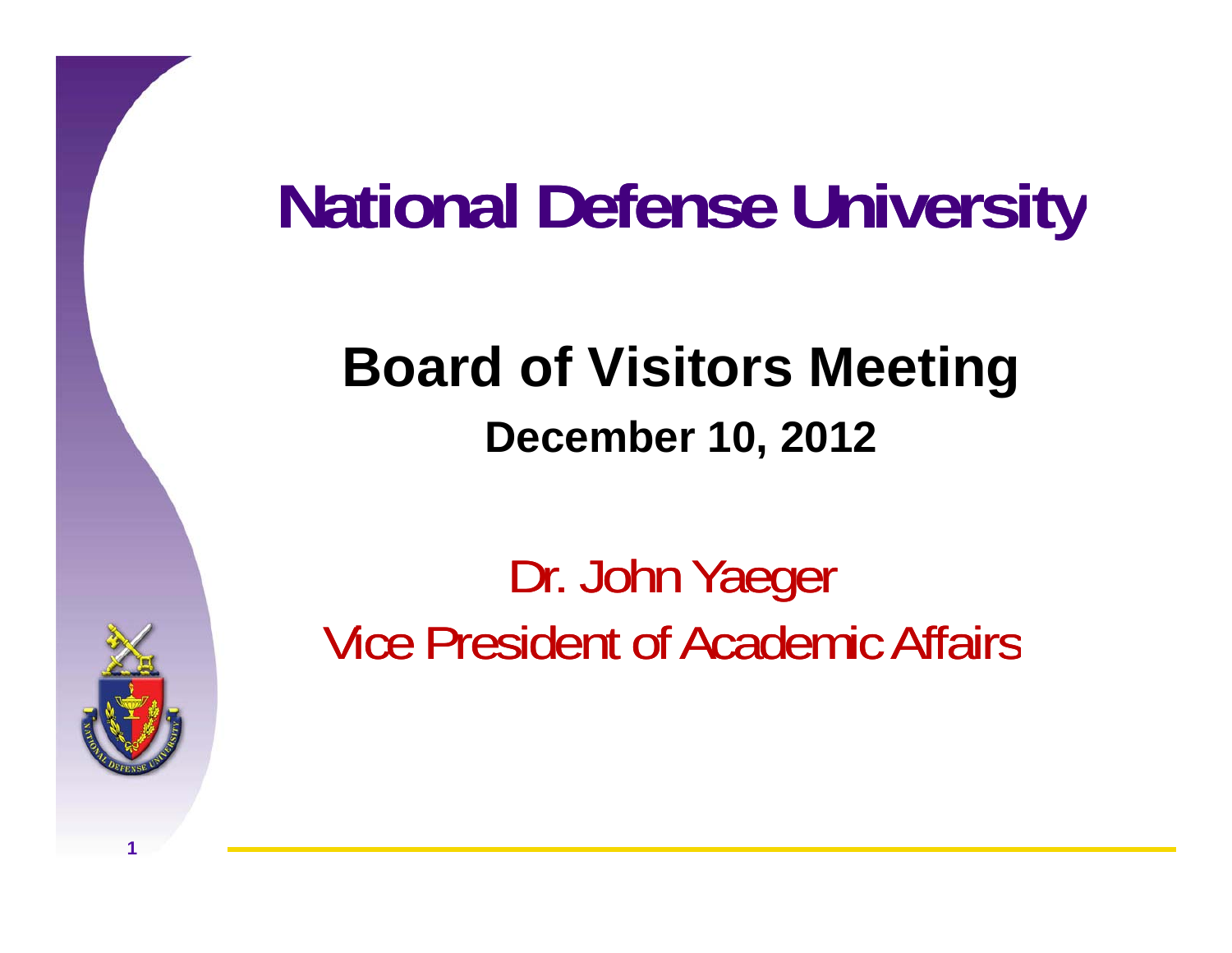# **Original NDU Mission 1976**

"To ensure excellence in professional military education in the essential elements of national security, and their interrelationships, in order to enhance the preparation of selected personnel of the Department of Defense, the Department of State, and other agencies of government for the exercise of senior policy, command and staff functions, the planning of national strategy, and the management of resources for national security."

Bayne, March 1, 1976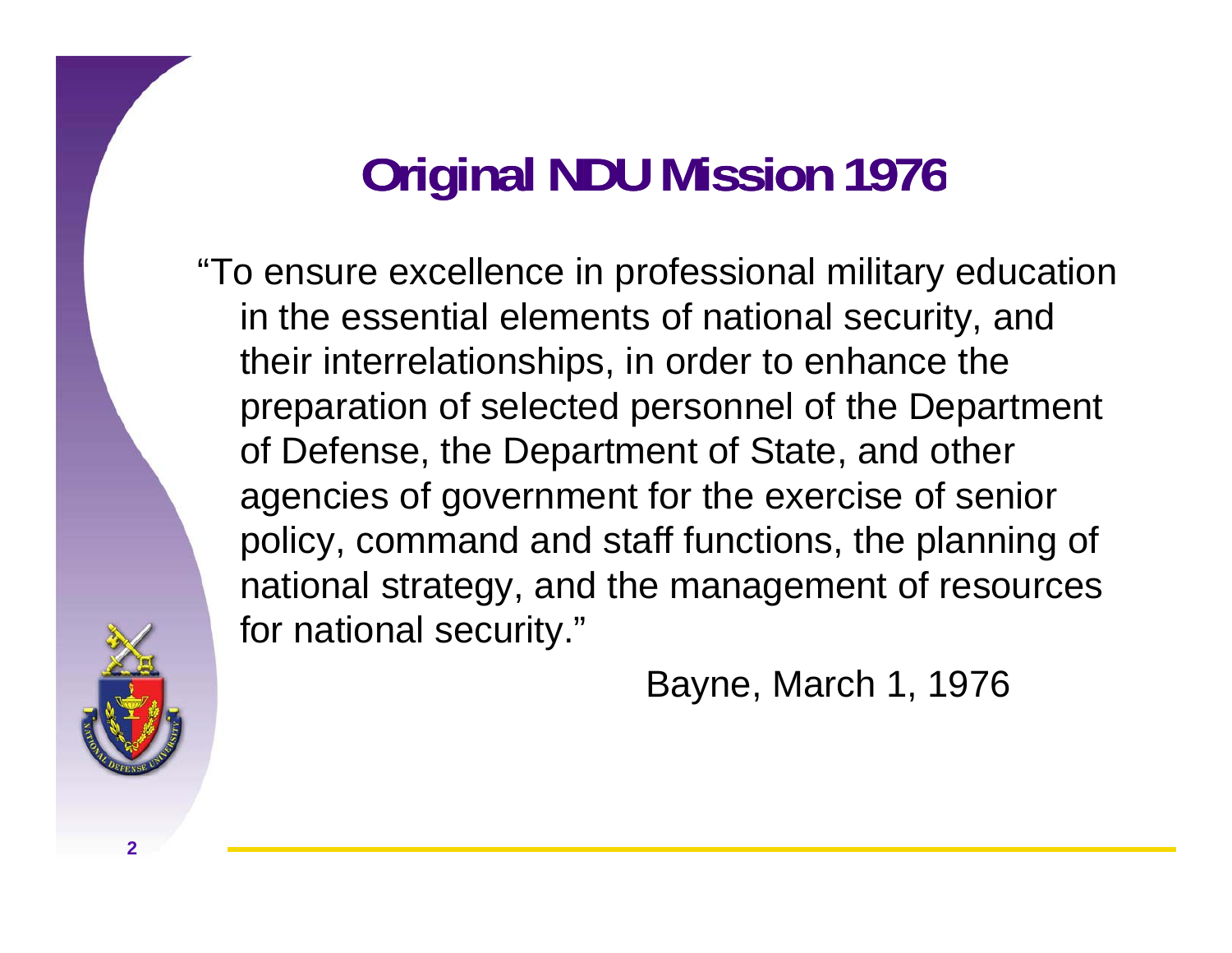#### **Former BOV Member William P. Clements**



Clements Blue Ribbon Panel on Excellence in Professional Military Education Report 1975



**3**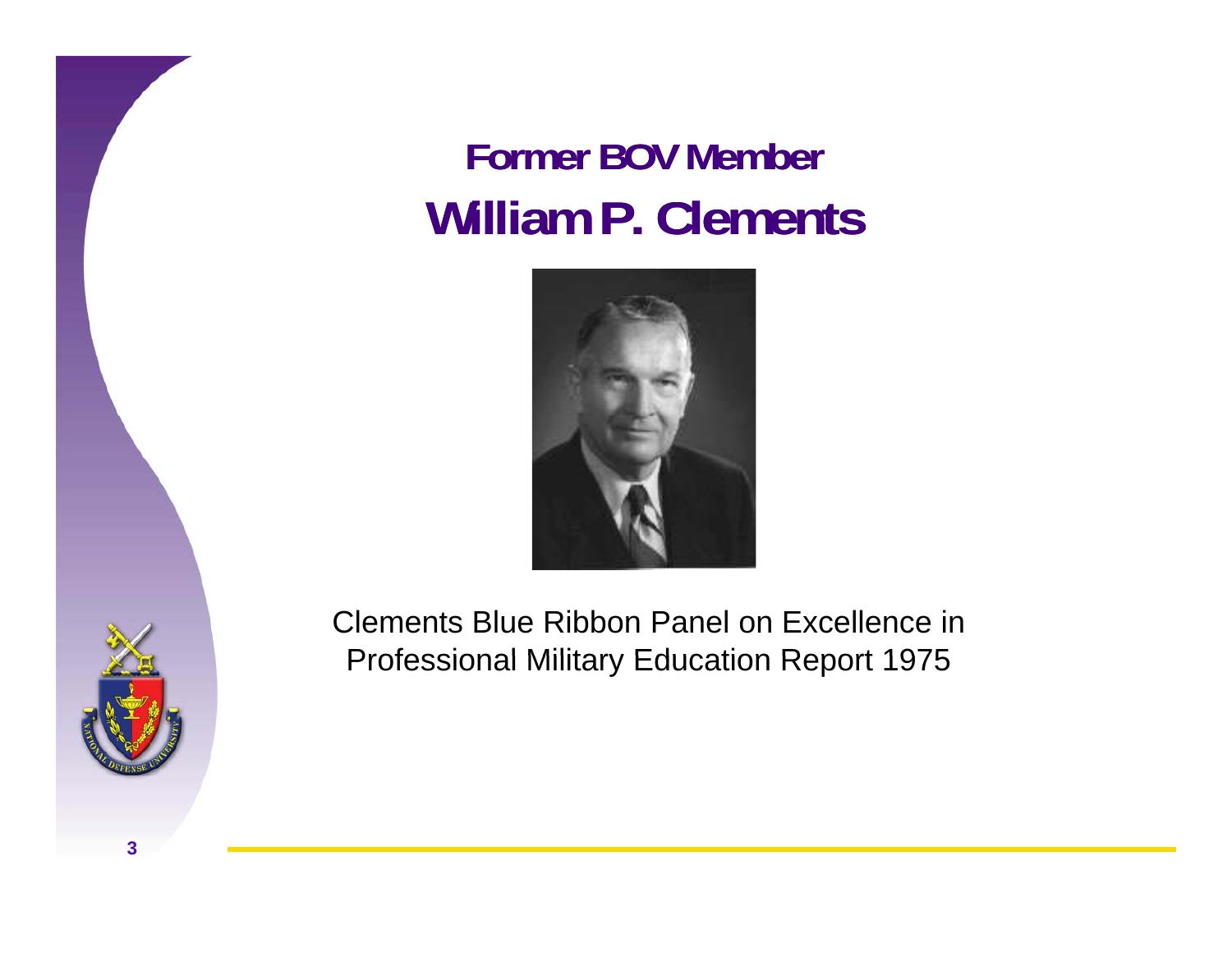**Department of Defense Reorganization Act of 1986 (G ld t oldwa ter-Ni h l ) Ni c ols**

The Secretary of Defense shall require the schools at the National Defense University to maintain *rigorous* standards for the education of its students.

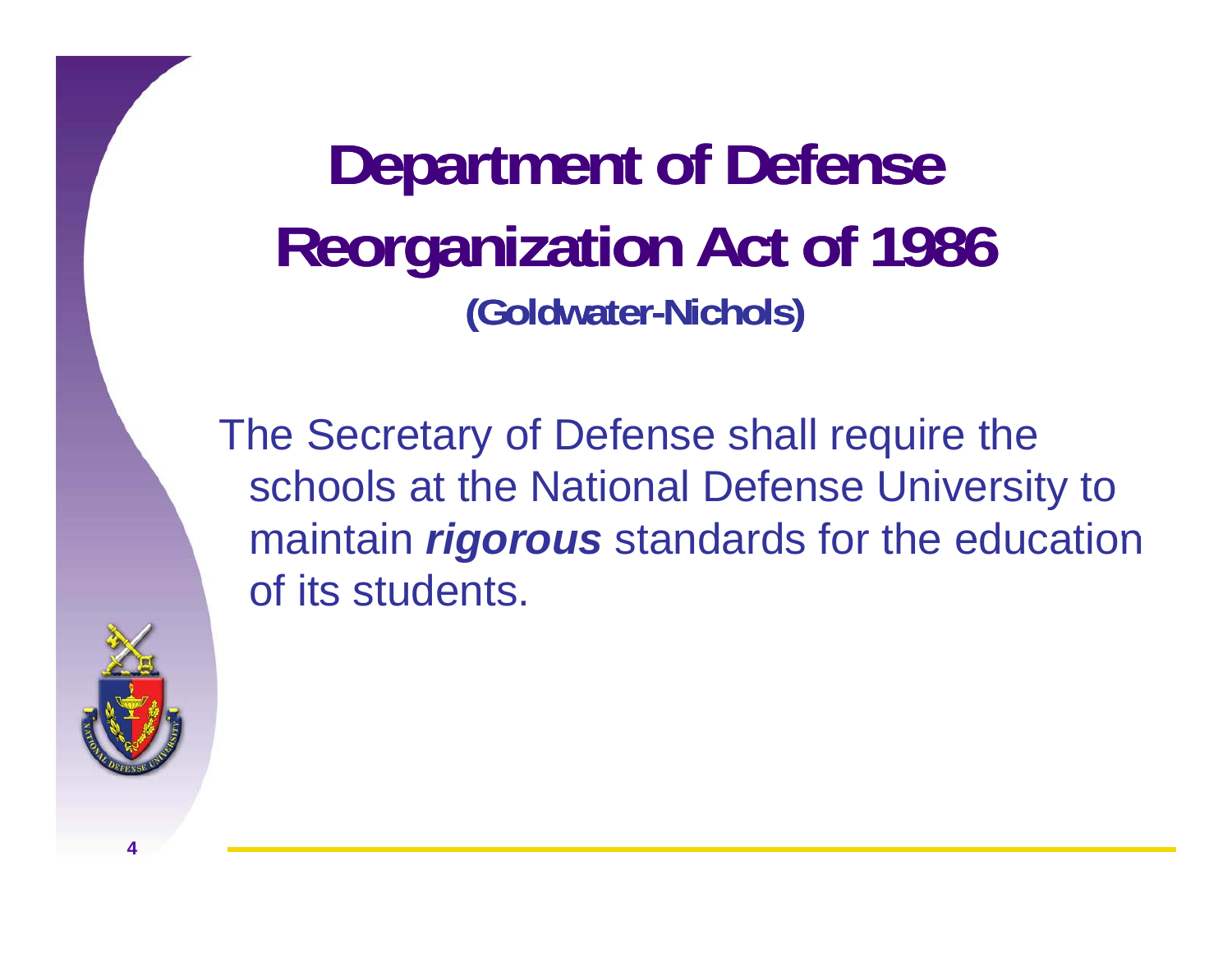#### **Former BOV Member Gen R ll E D h t Russell E. Dougherty**





The Report of the Senior Military Schools Review Board on Recommendations to the Chairman of the Joint Chiefs of Staff Regarding Professional Military Education in Joint Matters 1987

**5**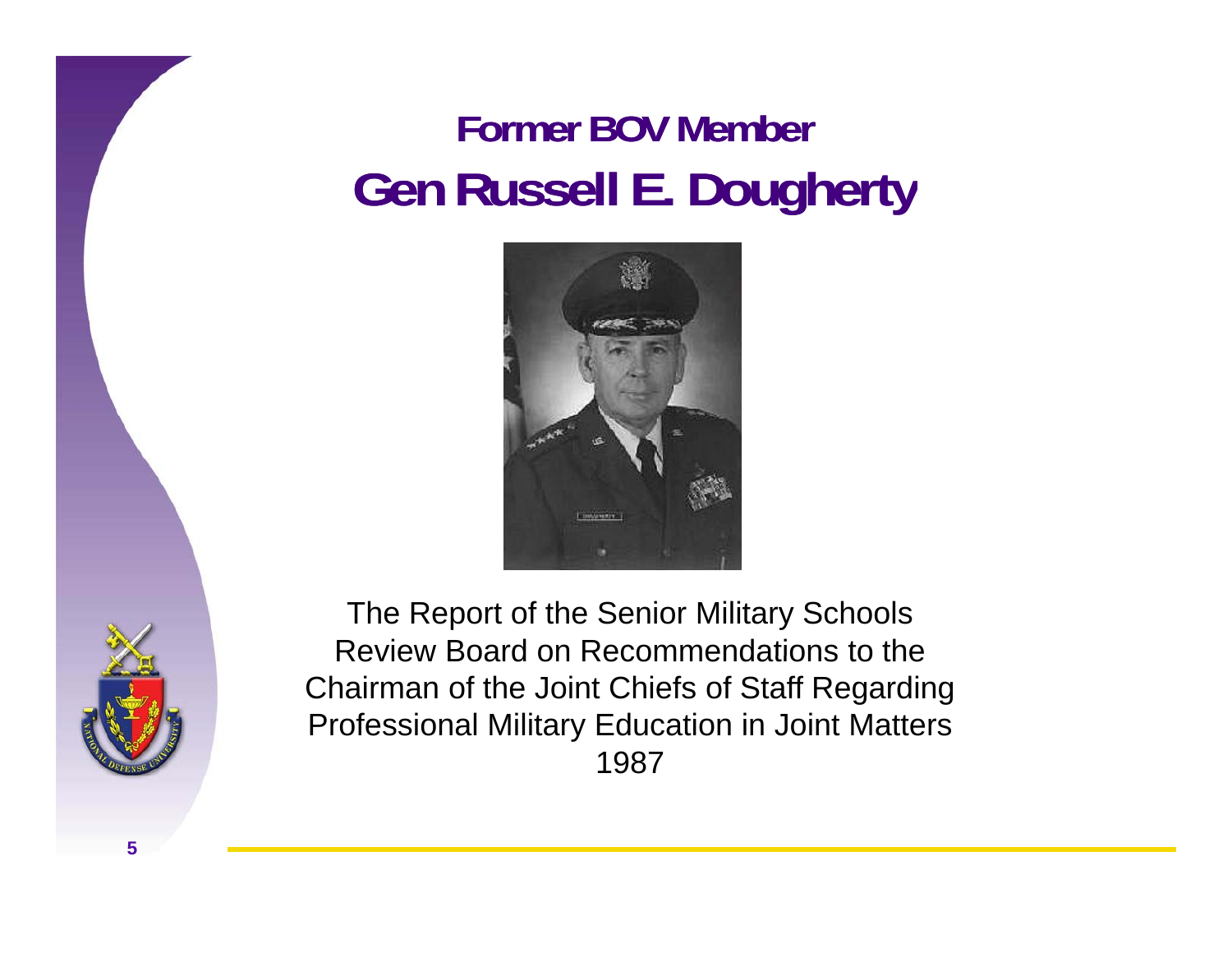# **National Defense University Mission**

**National Defense University supports the joint warfighter by providing** *rigorous* **Joint Professional Military Education to members of the U.S. Armed Forces and select others in order to develop leaders who have the ability to operate and creatively think in an unpredictable and complex world.**

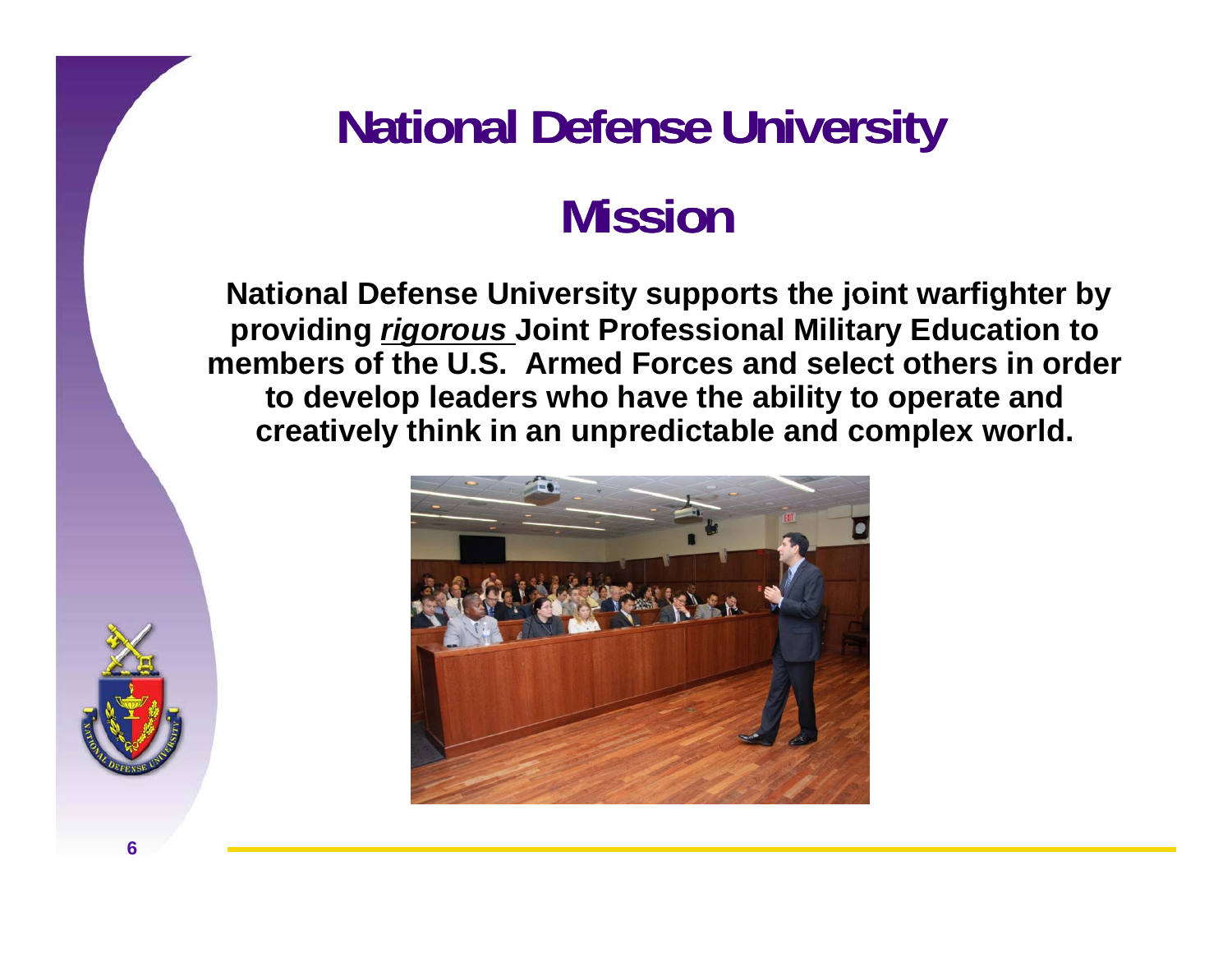### **Middle States Association of Colleges and Schools Commission on Higher Education**



More than 500 colleges and universities

Five states plus D.C., Puerto Rico, Panama & U.S. Virgin Islands



**7**

**MSCHE**: *It is the Commission 's intent, through the self self*study process, to prompt institutions to . . . consider how *these assessment activities inform institutional planning, and to determine how to improve the effectiveness and integration of planning and assessment .*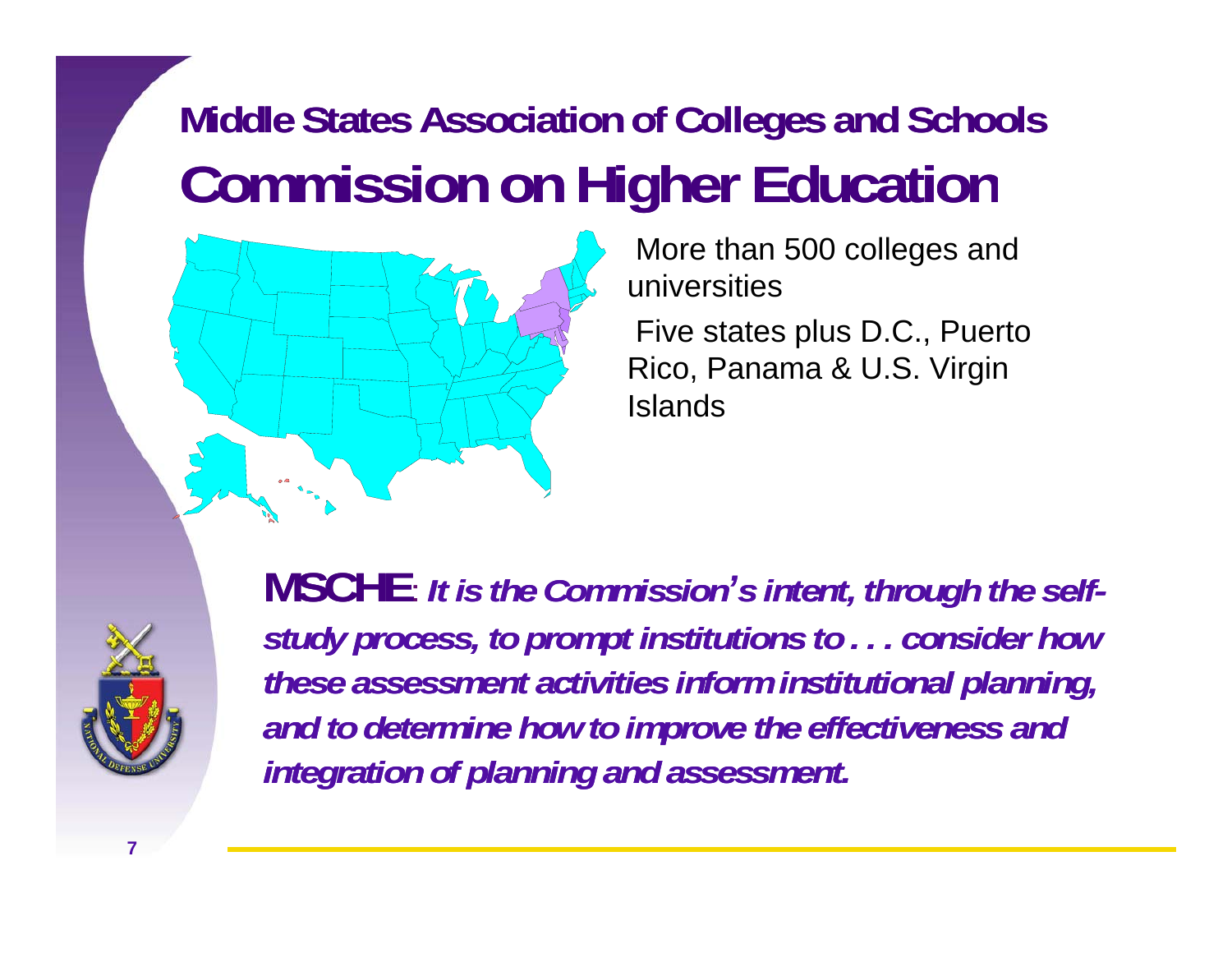# **MSCHE is a membership -based organization**

**Its members meet annually to review and revise, as th b hi d i t th e mem bershi p deems appropr appropria te, accreditation criteria.**



**The accreditation criteria are universally accepted as valid indicators of institutional quality and integrity.**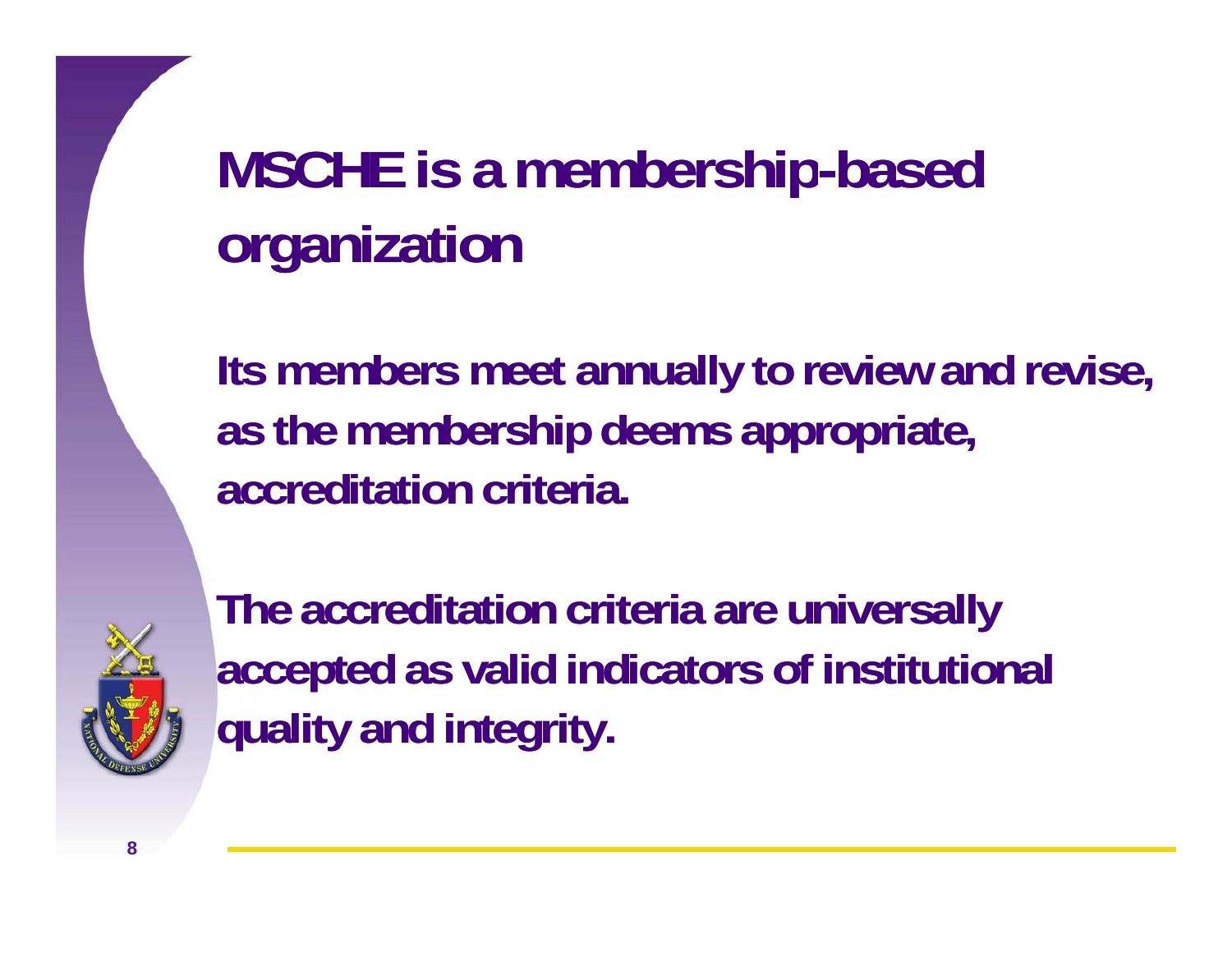**NDU was first admitted to MSCHE acc ed tat <sup>o</sup> ca d dacy status reditation n didacy status in November 1994**

**Initial MSCHE institutional accreditation was granted for a period of five years granted, years, on February 20, 1997**

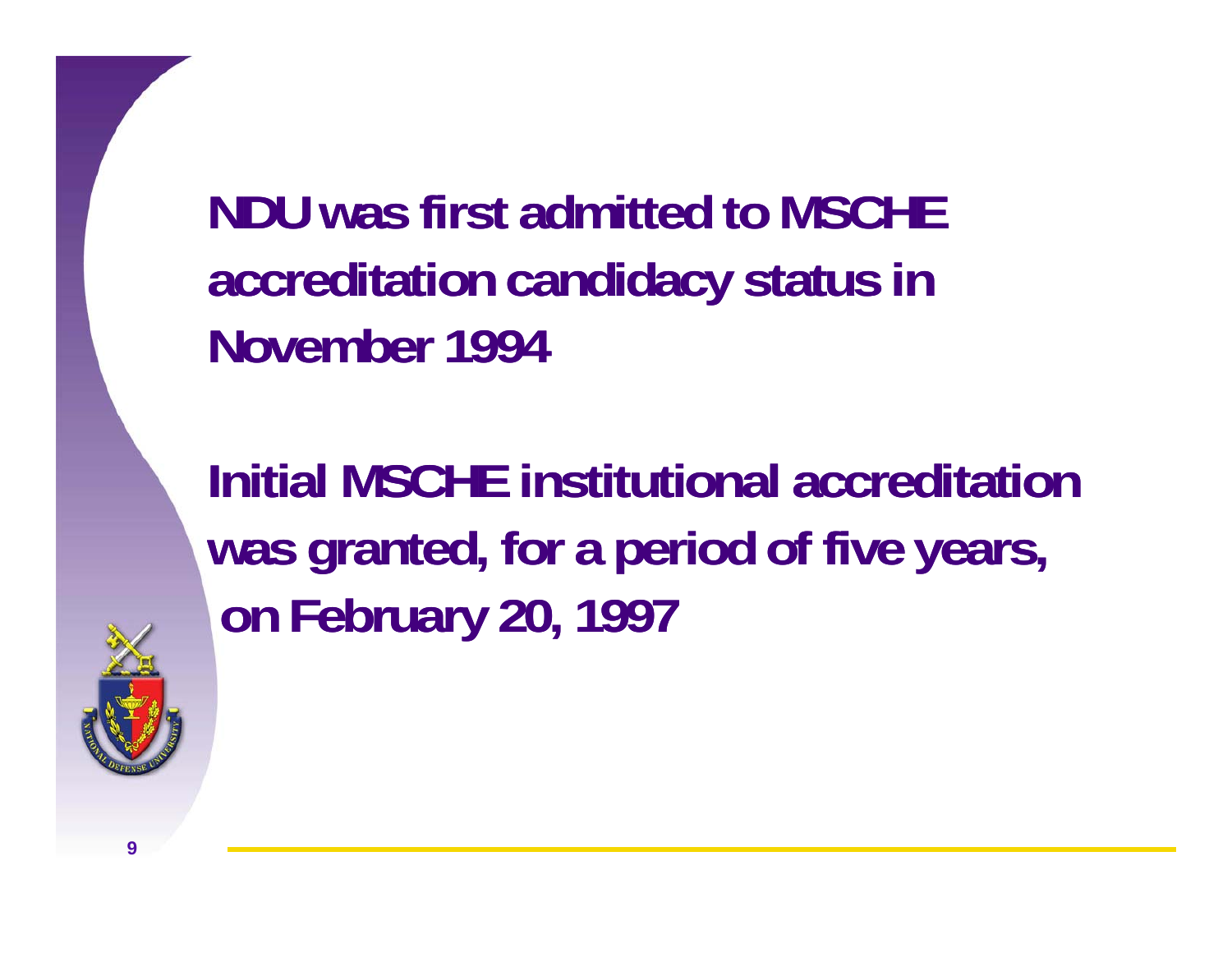**NDU's accreditation was reaffirmed on March 6, 2002 and the University was awarded full decennial accreditation**

**NDU's accreditation was reaffirmed by MSCHE through acceptance of its Periodic Review Report (PRR) on November 15, 2007**

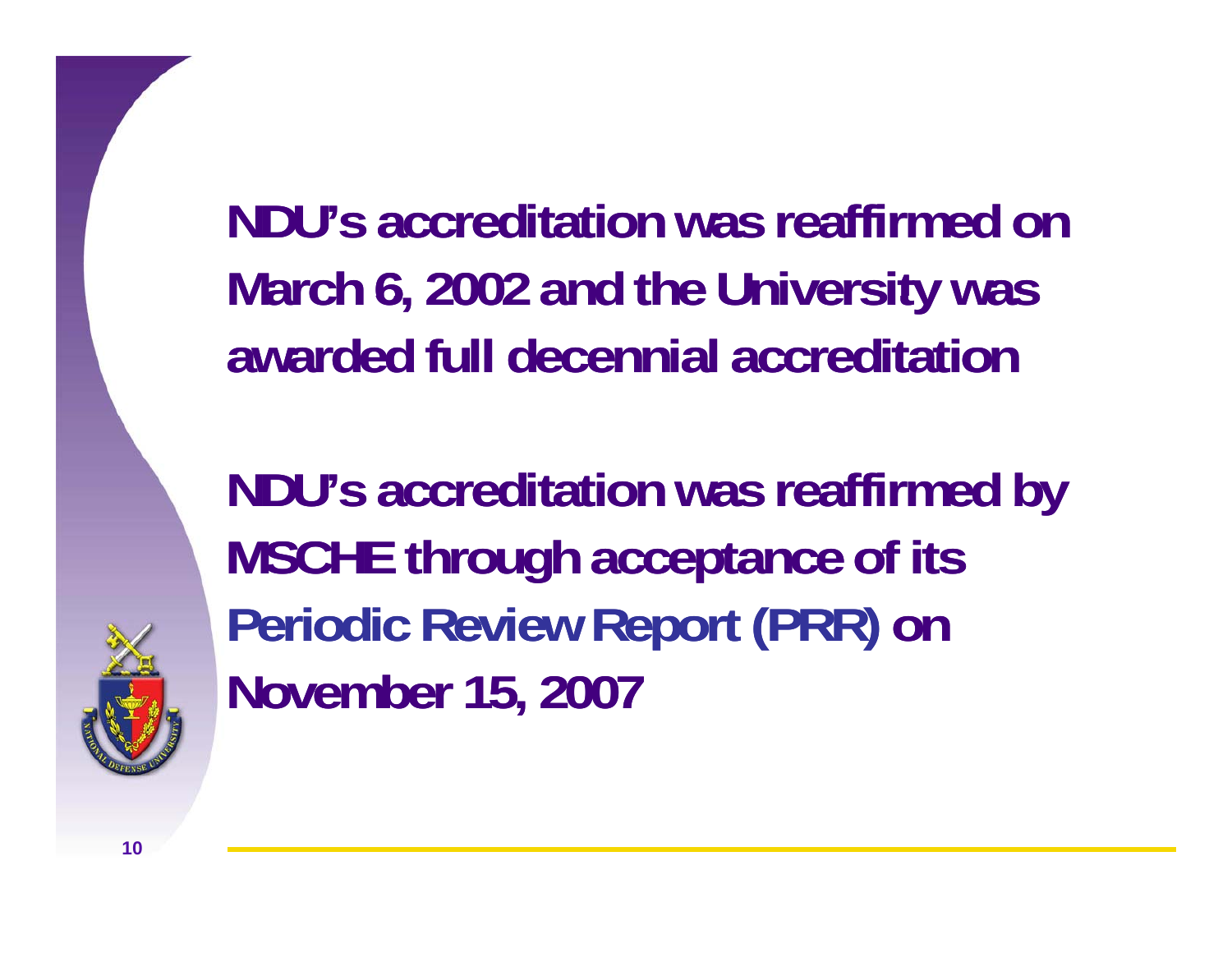**MSCHE accreditation is an expression of confidence in an institution's:**

- Mission and Goals
- •• Performance, and
- Resources

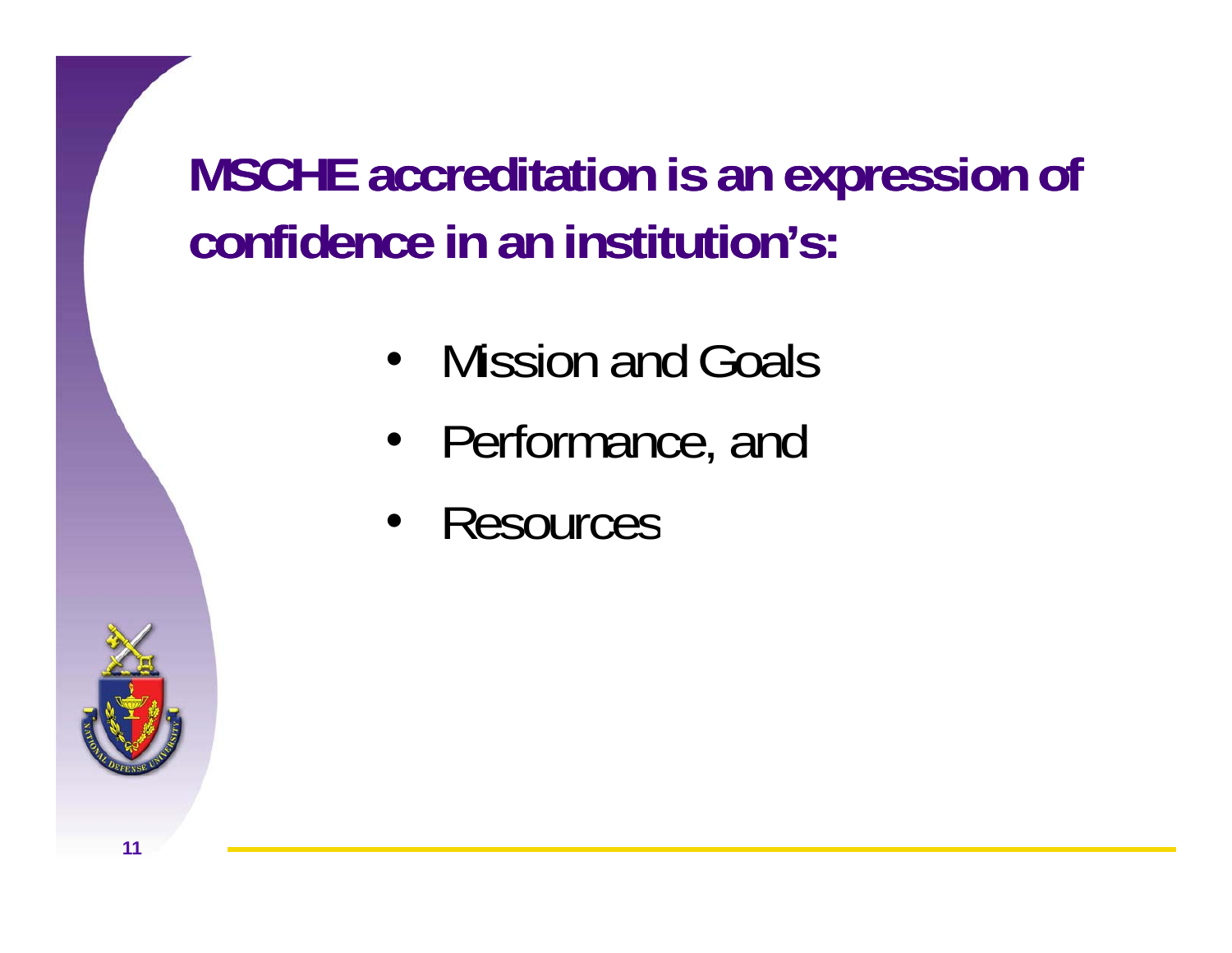# **Past Issues**

# Does not behave as a University

- •4 Chief Academic Officers
- •4 Transcripts
- •4 Registrars
- •4 Student Information Systems
- •No UNIVERSITY Institutional Research Office

# Stability of Leadership

IT staffing and infrastructure

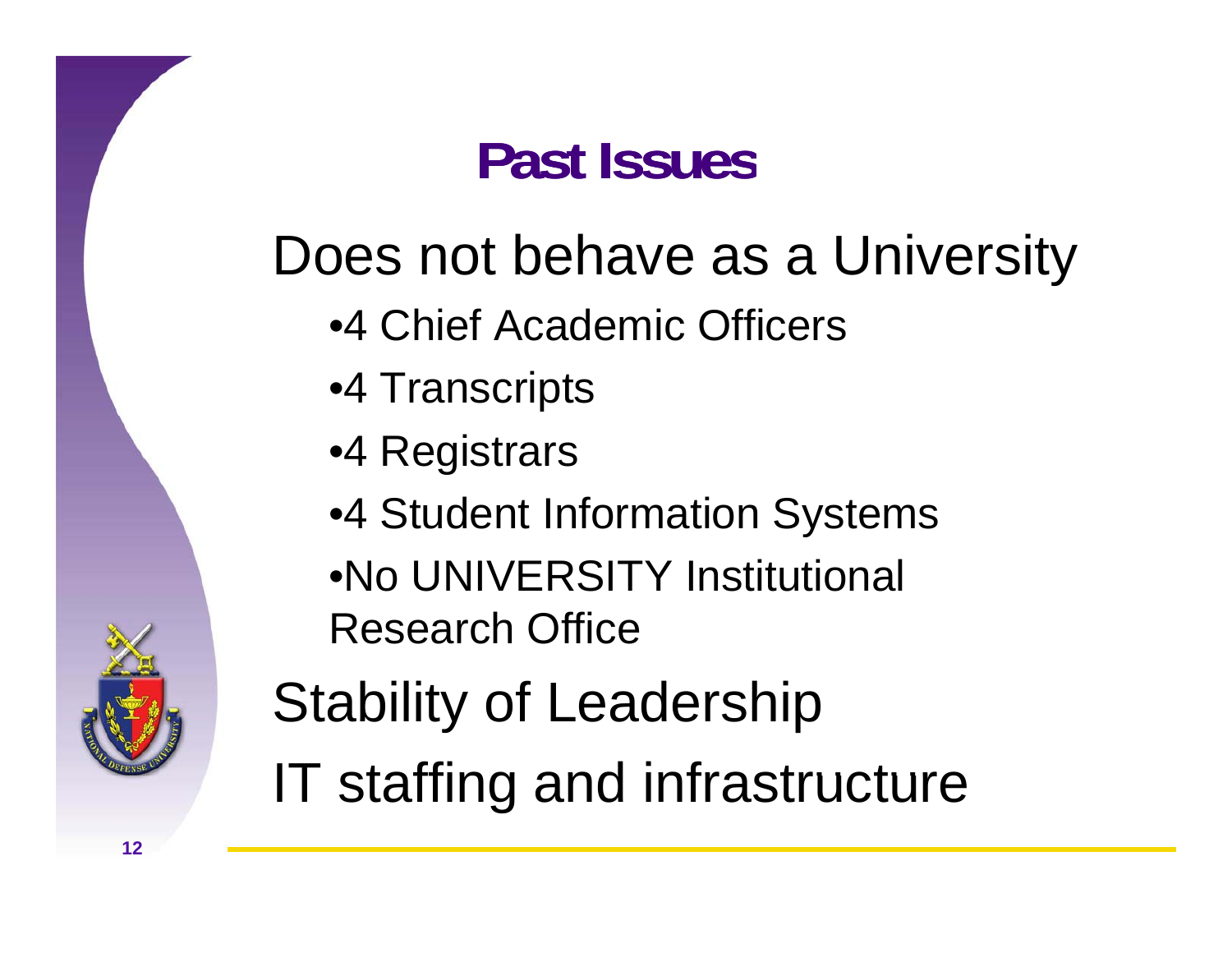### **MSCHE Letter 29 June 2012**

*To warn the institution that its accreditation may be in jeopardy because of insufficient evidence that the institution is currently not in compliance with Standard 3 (Institutional Resources) and Standard 5 (Administration). To note that the institution remains accredited while on warning. To request a monitoring report, due September 1,2013, documenting (I) a comprehensive technology acquisition, replacement, and operations plan, including provision for current and future technology needs and with qualified staffing for the office of technology, as appropriate to the institution's complexity, educational programs, and support services (Standards 3 and 5). To further request that the monitoring report provide evidence of the implementation of (2)*  goals and objectives that are clearly linked to the institution's *new mission (Standard 2) ; (3) a multi-year budgeting process aligned with the institution's new goals and objectives (Standard*  3); and (4) the use of assessment results to inform planning and *resource allocation (Standard 7).*

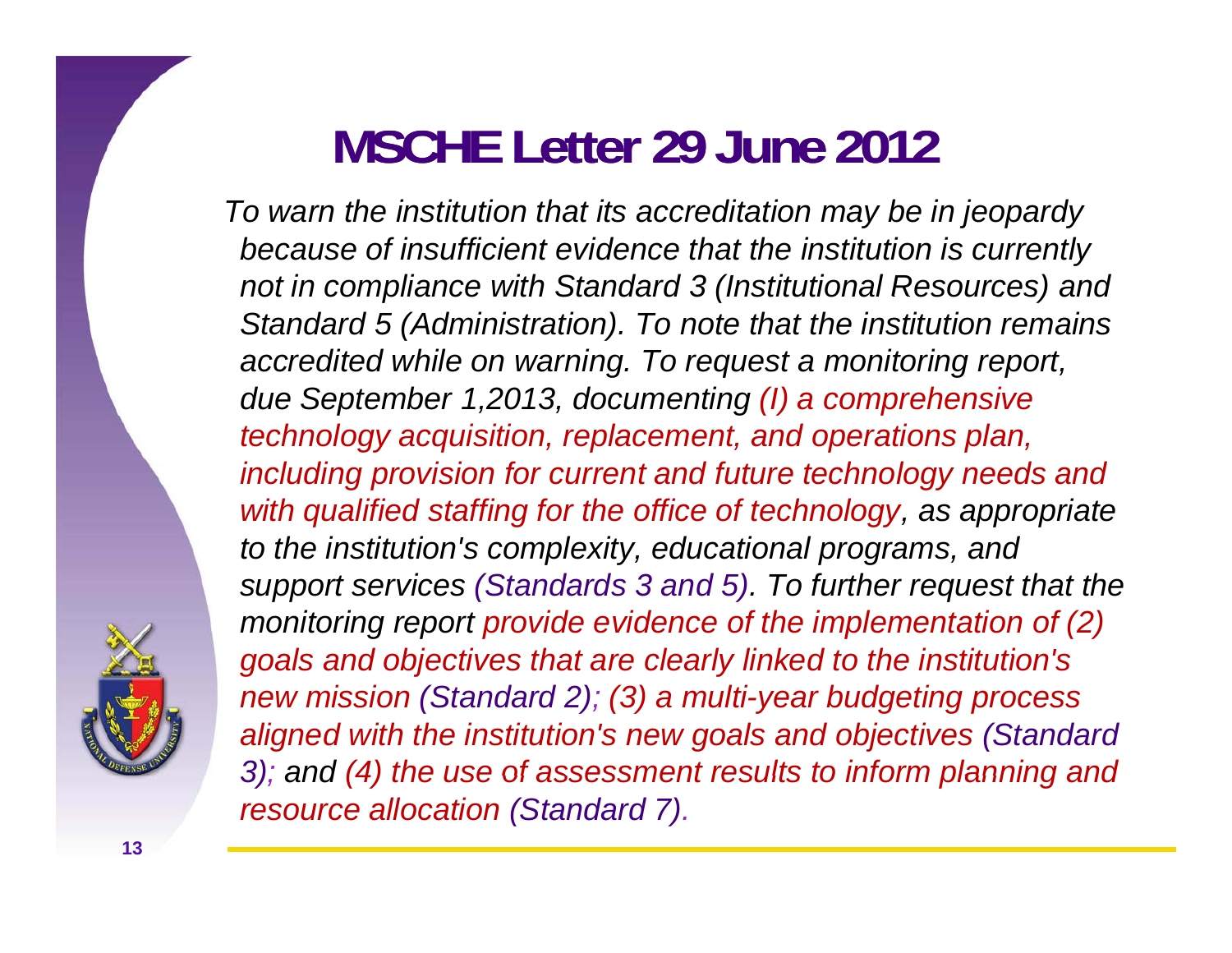# **Monitoring Report Key Action**

| <b>Monitoring Report Requirements</b>                                                                                                                                                                                                                                                                            | <b>Key Actions</b>                                                                                                                             |
|------------------------------------------------------------------------------------------------------------------------------------------------------------------------------------------------------------------------------------------------------------------------------------------------------------------|------------------------------------------------------------------------------------------------------------------------------------------------|
| (1) a comprehensive technology acquisition,<br>replacement, and operations plan, including<br>provision for current and future technology<br>needs and with qualified staffing for the office of<br>technology, as appropriate to the institution's<br>complexity, educational programs, and support<br>services | Technology Plan Developed, Operationalized, and<br>Implemented for current and future personnel,<br>acquisitions, replacement, and operations. |
| (2) provide evidence of the implementation of<br>goals and objectives that are clearly linked to<br>the institution's new mission                                                                                                                                                                                | Strategic Plan Developed, Operationalized and<br>Implemented                                                                                   |
| (3) a multi-year budgeting process aligned with<br>the institution's new goals and objectives                                                                                                                                                                                                                    | Multi-year Budget Process Plan Developed,<br>Operationalized and Implemented                                                                   |
| 4) the use of assessment results to inform<br>planning and resource allocation                                                                                                                                                                                                                                   | <b>Strategic Planning Assessment and Evaluation Plan</b><br>Developed. Operationalized and Implemented                                         |